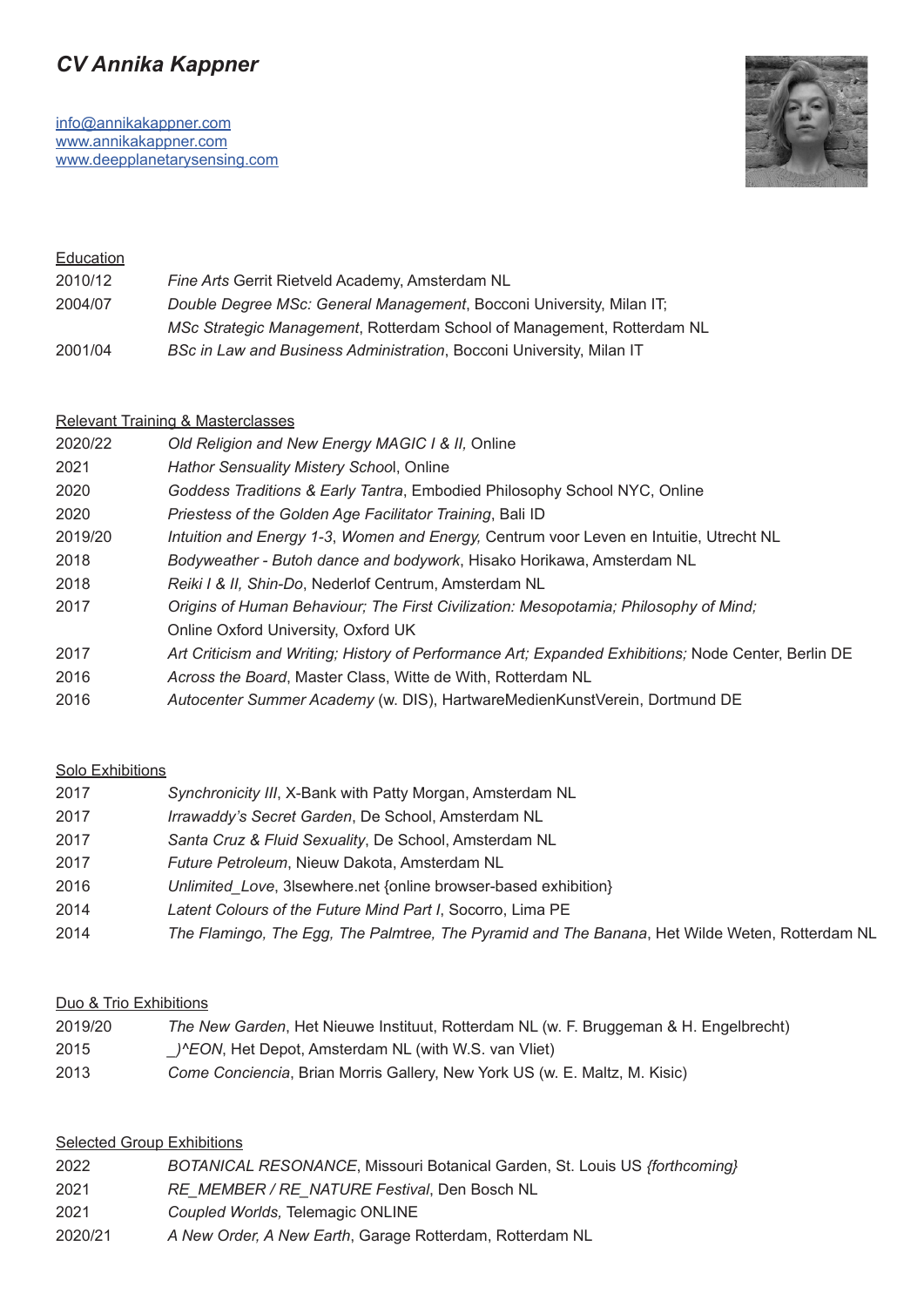2020/21 Disrupt and Reflect, IMPAKT ONLINE  *Cocoon,* Spectre ONLINE *Festival WHY NOT*, Bimhuis, Muziekgebouw, Stedelijk Museum, W139, Amsterdam NL *Ampersands*, W139, Amsterdam NL *Bienal Internacional de Arte Amazónico 2019*, Pucallpa PE *Sonic Somatic*, Florence, IT *Neuhaus*, Het Nieuwe Instituut, Rotterdam NL *Helicotrema Festival* ONLINE 2018 Uncommon Senses II, Concordia University, Montreal CA *Zomerwinkel*, Patty Morgan, Amsterdam NL *The Dissident Garden*, National Museum of Natural History, Menton FR *Season Opening*, Kunstfort Vijfhuizen, Vijfhuizen NL *21st Century Abstract Painting & Sculpture*, Rush Arts Gallery, New York US *ACSA 2016 @ HMKV*, Hartware MedienKunstVerein, Dortmund DE *Gym of Obsolete Technology*, W139, Amsterdam NL **Example 2015** S, Bblackboxx, Dock, Hebel 121, kleinkunsthallebasel, Pataphysisches Institut Basel, Schwarzwaldallee, Villa Renata, Basel CH

#### Collaborative Projects & Exhibitions

Founding member of the artist collective *Elephants & Volcanoes* (CH/DE/NL)

2017/18 *D No\_Body 5*, (w. DIVEinD / Dario Tortorelli) Festival Actoral, Marseille FR Chassè Theater, Breda NL Theatre de Vanves, Vanves/Paris FR Korzo Theater, The Hague NL Garage Rotterdam, Rotterdam NL Rotterdamse Schouwburg, Rotterdam NL Festival WhyNot, De School, Amsterdam NL Museumnacht Den Hague, Mauritshuis, Den Hague NL The Place, London UK Nederlandse Dansdagen, Den Hague NL Uitmarkt, Het Scheepvaartmuseum, Amsterdam NL CSC Garage Nardini, Comune di Bassano del Grappa IT ZomerParkFeest, Museum van Bommel van Dam, Venlo Marres House of Contemporary Culture, Maastricht NL 2017 *Firnocene*, Open Senses Festival, London UK (w. Elephants & Volcanoes) 2015 *The Seed of Time*, Museum House The Seed of Time, Altamura IT (w. Elephants & Volcanoes)

#### Performances

| 2021 | <b>BLUE PEARL, Disrupt and Reflect, IMPAKT ONLINE</b>                                       |
|------|---------------------------------------------------------------------------------------------|
| 2020 | PRĀNIC GRID, OFF Venue - Julidans, Amsterdam NL                                             |
| 2019 | Flower Myth Anniversary with Eric Maltz, Arkaoda Berlin DE                                  |
| 2019 | Cosmic Earth Yoga, Sonic Somatic, Florence, IT                                              |
| 2019 | Yogicode, Hackers & Designers Summer Academy, Amsterdam NL                                  |
| 2019 | Latent Colours of the Future Mind II, Hackers & Designers Summer Academy, Amsterdam NL      |
| 2019 | Latent Colours of the Future Mind II, Neuhaus Symposium, Het Nieuwe Instituut, Rotterdam NL |
| 2019 | Latent Colours of the Future Mind II, Lente Kabinet, Amsterdam NL                           |
| 2018 | Latent Colours of the Future Mind II, Fabulous Futures, Amsterdam NL                        |
| 2018 | Latent Colours of the Future Mind II, El Olivar - Casa di Cultura di San Isidro, Lima PE    |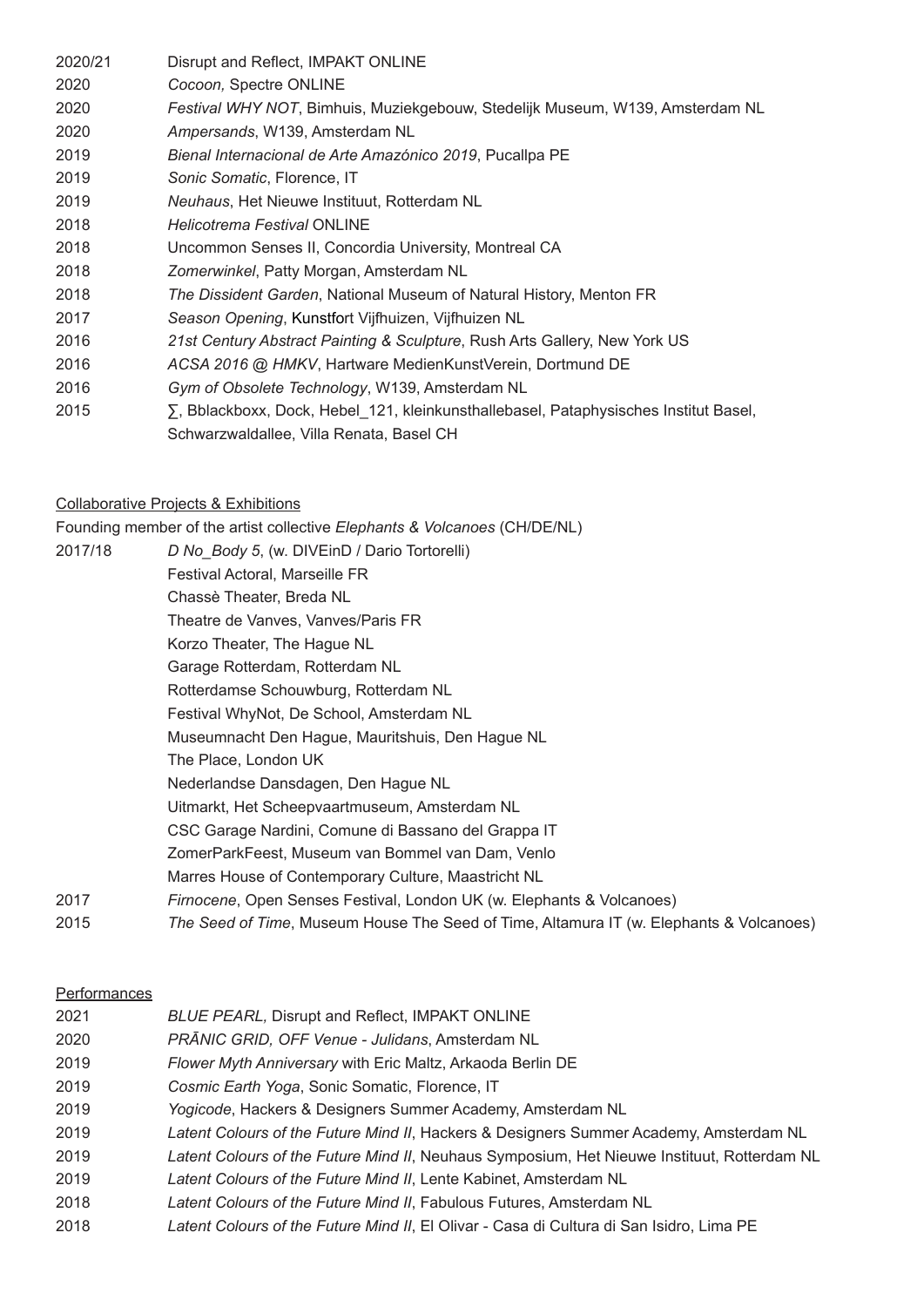| 2017 | Future Petroleum II @Marres Movements, Marres House of Contemporary Culture, Maastricht NL |
|------|--------------------------------------------------------------------------------------------|
| 2016 | Yogicode, Gym of Obsolete Technology, W139, Amsterdam NL                                   |
| 0010 | $l = 1$ . The Mellers Celler-Lee Leeder I II (  N Askelber)                                |

*Homonyms*, The Wallace Collection, London UK (w. N. Achaibou)

## **Screenings**

| 2021 | Kosmo Konzerte # 36 presented by Brueder Selke & Rechenzetrum Potsdam with Eric Maltz, Berlin DE |
|------|--------------------------------------------------------------------------------------------------|
| 2020 | <i>Welcome to my Home Concert Series with Eric Maltz ONLINE</i>                                  |
| 2018 | Santa Cruz, Uncommon Senses II, Concordia University, Montreal CA                                |
| 2016 | The Seed of Time, Festival Tous Courts, Aix en Provence FR (w. Elephants & Volcanoes)            |
| 2016 | The Seed of Time, Digital Design Weekend, Victoria & Albert Museum, London UK                    |
|      | (w. Elephants & Volcanoes)                                                                       |
| 2016 | The Seed of Time, Fuori Salone, Milan IT (w. Elephants & Volcanoes)                              |

#### Awards/grants

| 2021    | Coronaoverbrugging, Mondriaanfunds NL                                       |
|---------|-----------------------------------------------------------------------------|
| 2020/21 | Projectfunding, Mondriaanfunds NL                                           |
| 2020    | Projectfunding, Amsterdams Fonds voor de Kunst NL                           |
| 2019    | Digital Culture, Stimuleringsfonds, Rotterdam NL                            |
| 2018    | Artist Grant, Center for Sensory Studies, Concordia University, Montreal CA |
| 2016/17 | Development Budget, Amsterdams Fonds voor de Kunst NL                       |

## **Residencies**

| 2018 | Centro Selva Arte y Ciencia, Ucayali PE |
|------|-----------------------------------------|
| 2014 | Het Wilde Weten, Rotterdam NL           |

## **Workshops**

| 2022    | Hanging out with Mother Earth, SHIFT, Amsterdam NL {forthcoming}                               |
|---------|------------------------------------------------------------------------------------------------|
| 2020    | Mystical Bots, Control Shift, Bristol UK                                                       |
| 2020    | Mystical Bots, Hackers & Designers Summer Academy, Amsterdam NL                                |
| 2018    | The Poetics of Multisensory Composition, Uncommon Senses II, Concordia University, Montreal CA |
| 2017/18 | Composing with the Senses, Research and Development for Marres Education, Maastricht NL        |

## Co-Curation

| 2020 | Bias of the Senses and the Evolution of Knowledge, Future Based, Utrecht NL             |
|------|-----------------------------------------------------------------------------------------|
| 2015 | The Seed of Time, Museum House The Seed of Time, Altamura IT (w. Elephants & Volcanoes) |

## Selected Lectures/Presentations

| 2021 | Sound Ecologies Lab, Fiber Festival, Amsterdam NL {forthcoming}             |
|------|-----------------------------------------------------------------------------|
| 2019 | The Hmm ON Screen New Deal, Felix Meritis, Amsterdam NL {forthcoming}       |
| 2021 | AR ATI, ADE X Nelly Ben Hayoun Studios, Amsterdam NL                        |
| 2020 | Blue Pearl 2020, Hackers & Designers, Amsterdam NL                          |
| 2020 | Bias of the Senses and the Evolution of Knowledge, Future Based, Utrecht NL |
| 2020 | The Seed of Time with GG-loop, The Art Institute of Chicago ONLINE          |
| 2019 | Terra Lingua, Verso, Amsterdam NL                                           |
| 2019 | The Hmm, Amsterdam NL                                                       |